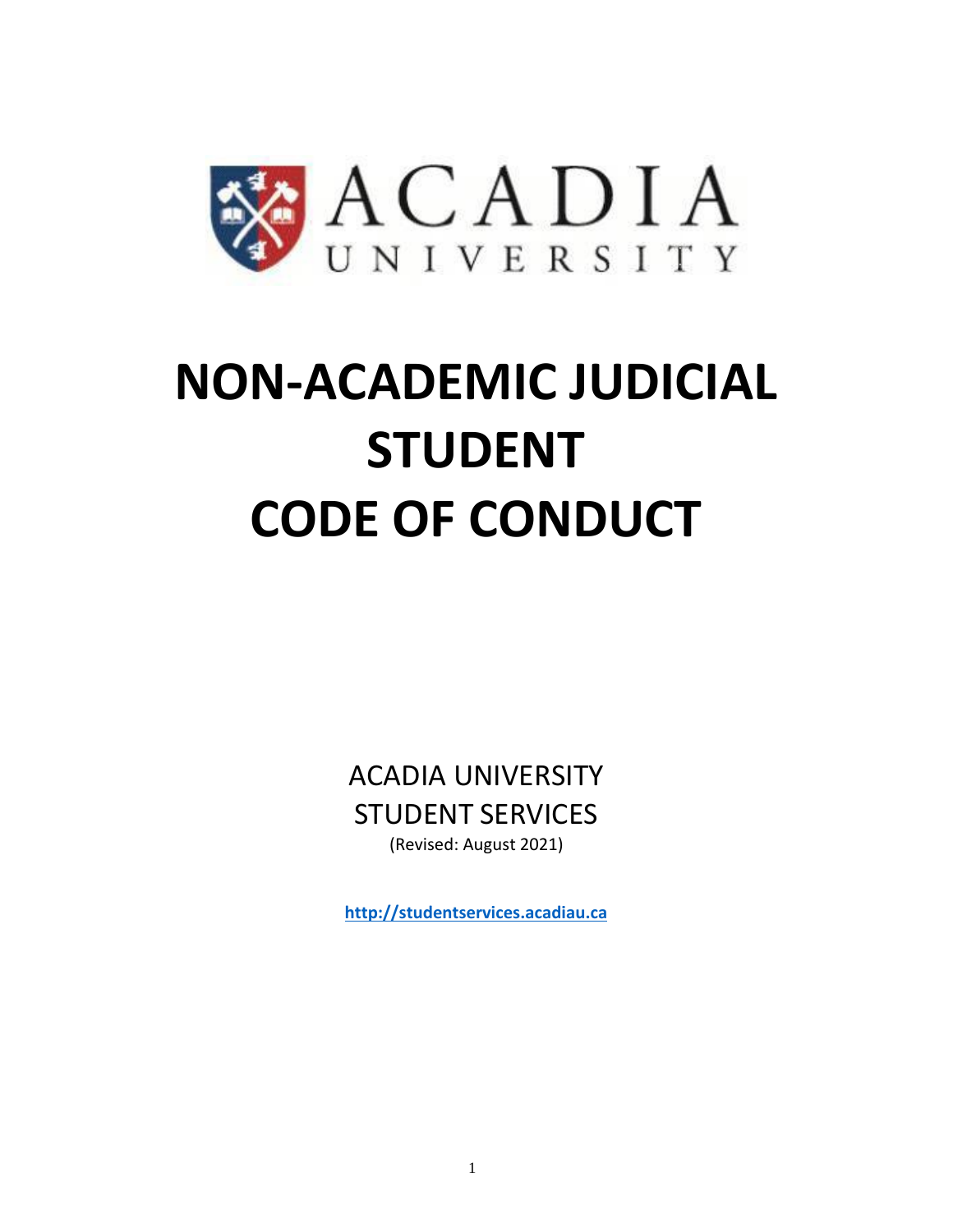## **CONTENTS**

| 12 |
|----|
|    |
| 13 |
|    |

## <span id="page-1-0"></span>**INTRODUCTION**

Acadia University provides the optimal setting for life-changing experiences - educating hearts and minds for our transforming world. Acadia University delivers students far more than an education for a career; it helps transform and prepare students for life in a rapidly changing world through a passionate community dedicated to finding and unleashing their potential.

The University recognizes that a safe and secure learning environment is fundamental to the success of its mission. All members of the Acadia community have the right to study, live, and work in a safe community that is committed to integrity, respect, and well-being. In turn, Acadia community members also have a responsibility to uphold values and actions that contribute positively to this environment.

In situations where the actions of a student infringe upon the rights of another member of the Acadia community, the University is committed to providing a student-centered response that appropriately balances safety and harm reduction with opportunities for growth and development. Wherever possible, students will be given the opportunity to learn from and repair harms arising from these incidents.

Acadia University is committed to administering a fair and equitable student conduct process that allows for flexibility and discretion, particularly in response to the differing needs and experiences of at-risk or marginalized students participating in this process.

Acadia University is committed to providing an experience where people can thrive, where they can feel fulfilled in their work, play, and interpersonal relationships, and where life can be enjoyed without compromising the health, well-being or safety of oneself or others.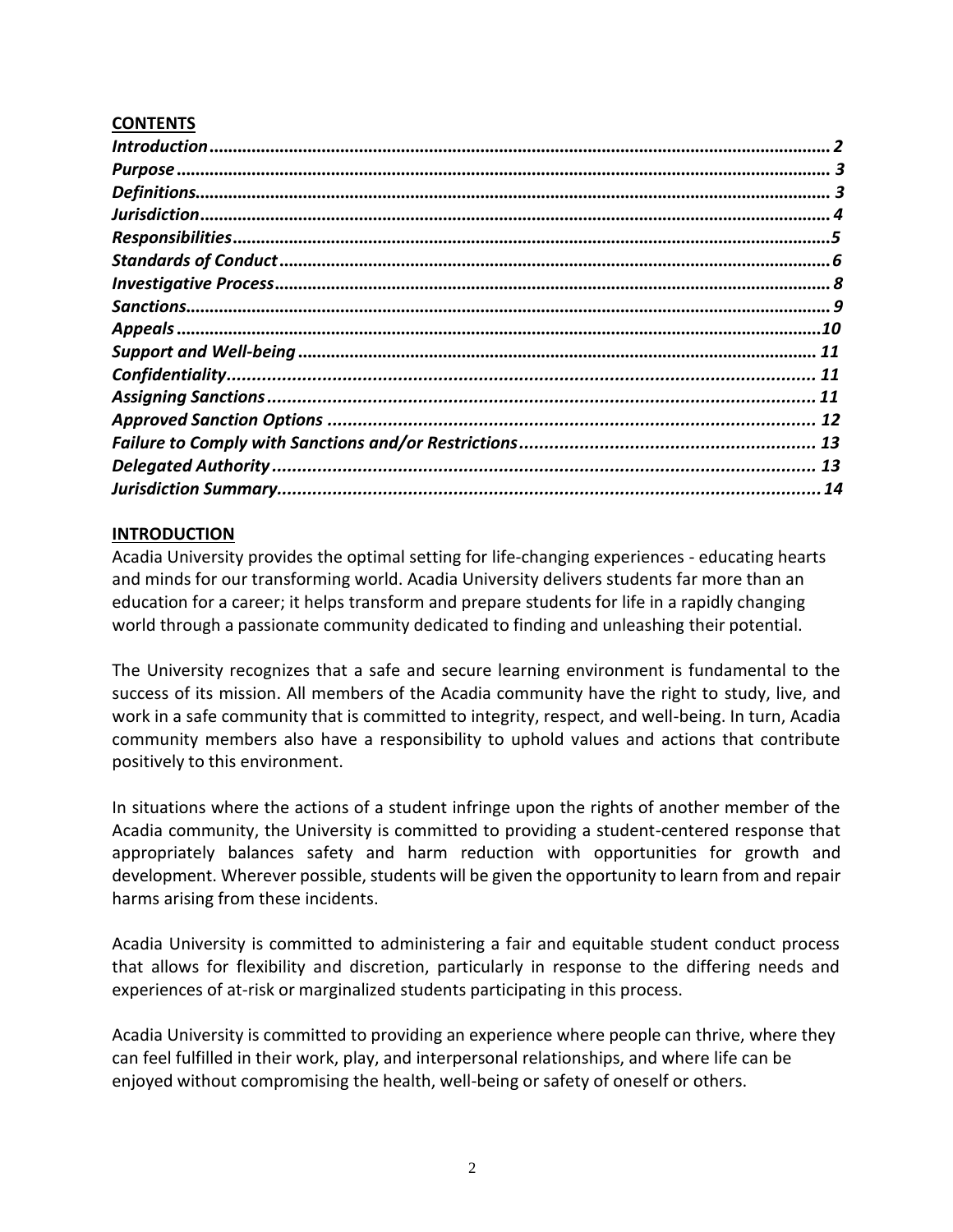#### <span id="page-2-0"></span>**PURPOSE**

The Acadia University Non-Academic Judicial Student Code of Conduct is the standard for nonacademic behaviour and conduct for students who choose to study at Acadia University and outlines the process that the University must follow in the event that one or more of these standards are violated.

All students who have registered for a course or program of study at Acadia University are expected to read and familiarize themselves with the standards and processes outlined in the Non-Academic Judicial Student Code of Conduct. Failure to do so does not excuse a student from being held responsible actions that are in violation of the Code of Conduct. The Non-Academic Judicial Student Code of Conduct will be emailed to each student's university email account and is available on the Student Life website.

The authority for Acadia University's Non-Academic Judicial Student Code of Conduct derives from the power granted to the Board of Governors by the Province of Nova Scotia under the University's Act of Incorporation in 1891. These powers are exercised on behalf of the Board of Governors by the Vice-Provost Students, Recruitment and Enrolment Management, and the Executive Director, Student Services (or designate). This authority has been and will be delegated, in specific cases to other Acadia University staff members. The day to day oversight of sanctioning and Collaborative Sanctioning Meetings will be the responsibility of the Director, Residence and Student Life and the Coordinator, Student Conduct and Community Support.

#### <span id="page-2-1"></span>**DEFINITIONS**

**"Balance of Probabilities"** means the standard of proof used to determine findings of fact, requiring that the evidence shows that the violation is more likely than not to have occurred.

**"Campus"** means any property owned and/or operated by Acadia University.

**"Complainant"** means a person who has made a complaint of an alleged violation of the Non-Academic Judicial Student Code of Conduct.

**"Interim Sanction"** means an action or restriction imposed upon a student prior to the completion of an investigation, usually intended to reduce or eliminate a potential threat to an individual or the community.

**"Member(s) of the Acadia Community"** means employees, students, contractors, agents, board members, volunteers, and visitors.

**"Respondent"** means a student who is being investigated for an alleged violation of the Student Code of Conduct.

**"Sanction"** means a consequential action or restriction imposed upon or agreed to by a student in response to a violation of the Non-Academic Judicial Student Code of Conduct.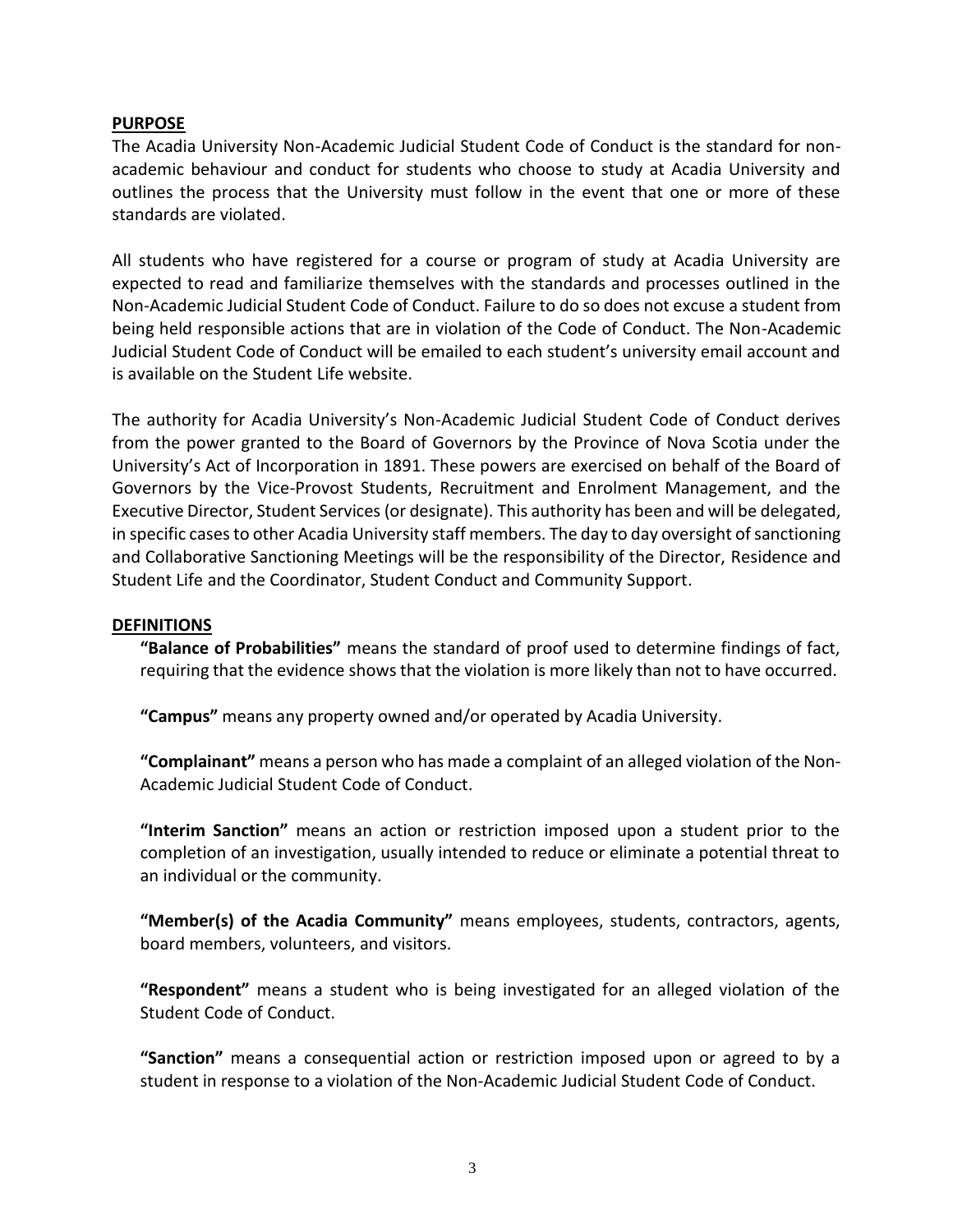**"Student"** means an individual who is registered in a course or course of study at Acadia University or who was so registered at the time the violation is alleged to have occurred.

**"Violation"** means an action or set of actions that are determined by way of an investigation to be in contravention of the standards included in the Non-Academic Judicial Student Code of Conduct.

# <span id="page-3-0"></span>**JURISDICTION**

The Non-Academic Judicial Student Code of Conduct applies to student behaviour and conduct that is non-academic in nature. Matters related to academic integrity including, cheating or plagiarism, are **not** within the scope of this policy. Behaviour or conduct that occurs within a classroom or another academic setting under the supervision of a faculty member is considered to be within the scope of this policy, if it is not directly related to an academic assessment.

Student behaviour and conduct that violates another relevant University policy may be referred by the policy administrator for investigation and/or adjudication under the Student Code of Conduct in situations where:

- (1) The policy delegates this authority to the Non-Academic Judicial Student Code of Conduct;
- (2) The policy does not have an investigation or adjudication process in place; and/or
- (3) The administrator responsible for the policy determines, in consultation with the Executive Director, Student Services (or designate), that the process outlined in the Non-Academic Judicial Student Code of Conduct would be more appropriate for resolving the matter.

The Non-Academic Judicial Student Code of Conduct applies to non-academic student behaviour and conduct that occurs in the following circumstances:

- (1) Conduct that occurs on the Acadia University campus or any other University owned or affiliated property;
- (2) Conduct that occurs at an off-campus event or activity that is sponsored or sanctioned by the University, the Acadia Alumni Association, the Maple League of Universities, and/or the Acadia Students' Union;
- (3) Conduct that occurs while representing the University during an approved activity such as, but not limited to co-op, work-term placement, field school, practicum, athletic competition, or study abroad/exchange program;
- (4) Conduct that occurs through the use of technology or technology-based media and is directly linked to the university or carried out using Acadia University's network, equipment, or technology;
- (5) Conduct by a guest of an Acadia University student occurring on the university campus or any other University owned or affiliated property and/or;
- (6) Conduct referred by the Town of Wolfville and/or RCMP to Acadia University.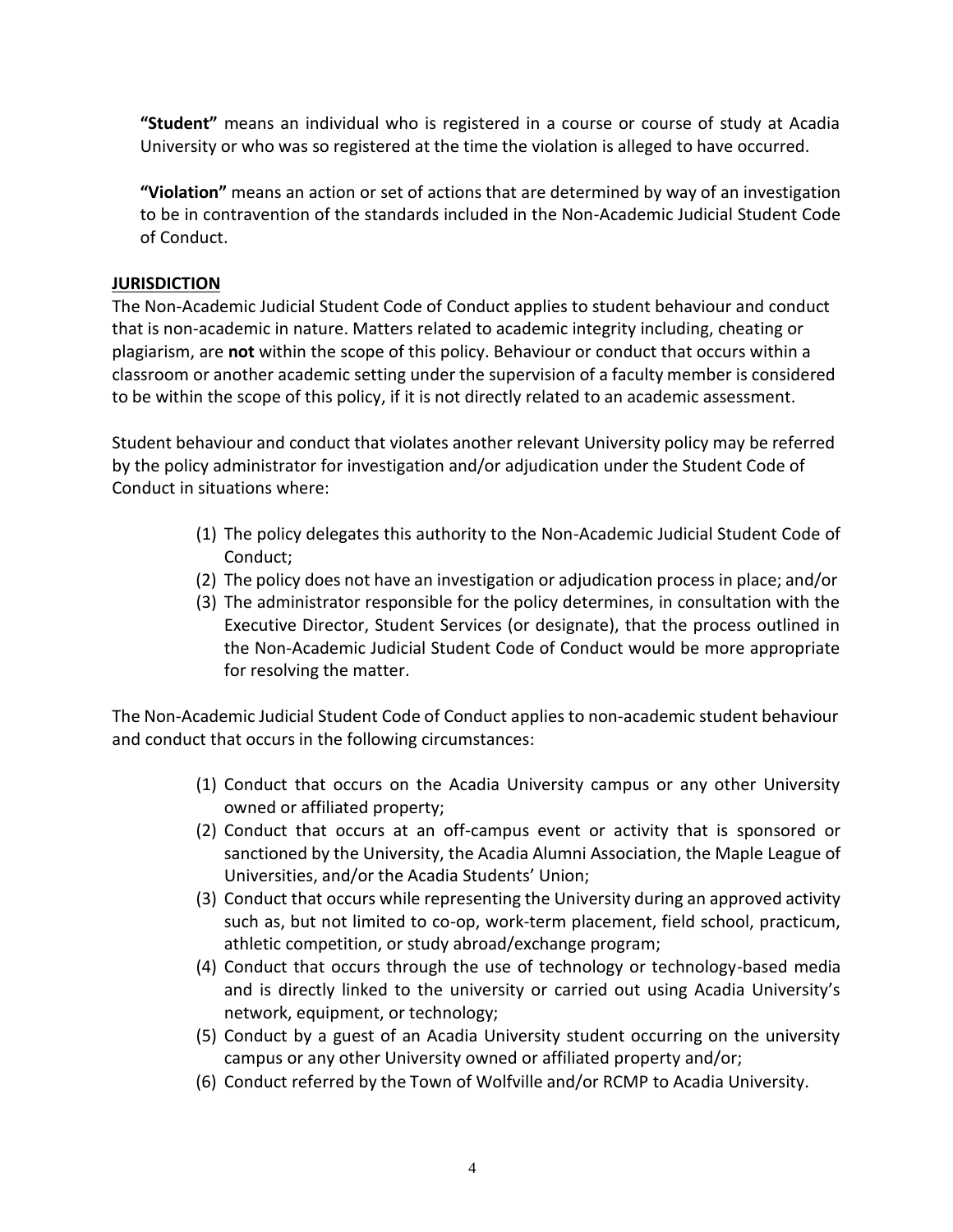Acadia University investigates and responds to off-campus violations by one or more current Acadia University students where the complainant is a member of the Acadia community and/or the matter has been referred by the Town of Wolfville and/or RCMP. Referral of a matter to the University occurs at the discretion of the Town of Wolfville and/or RCMP and would typically include incidents that occur off-campus and cause disruption or potential safety risk to the Wolfville community. Violations of the Town of Wolfville's Excessive Noise Bylaw and Nuisance Party Bylaw are regularly referred to the University for follow-up.

The Executive Director, Student Services (or designate) will consider the following factors in determining if an investigation into off-campus conduct is appropriate for incidents beyond those referred to Acadia University by The Town of Wolfville and/or RCMP:

- (1) Whether or not the University has sufficient authority and/or access to evidence to conduct a thorough investigation;
- (2) The extent to which the incident occurred as a result of a direct connection or relationship to the University;
- (3) The extent to which the incident poses a risk to the safety of members of the Acadia community;
- (4) The extent to which the incident poses a reputational risk to the University; and/or Whether there is another body or process that would be more appropriate in resolving the matter.

While complaints originating from individuals and representative groups outside of the campus community are not normally within the scope of this Non-Academic Judicial Student Code of Conduct, Acadia University is committed to providing programming and resources to resolve conflict between students and residents in the surrounding community. Individuals who have been impacted by behaviour or conduct of an Acadia University student may request assistance from the Town of Wolfville and/or RCMP to investigate a complaint. The incident could then be referred to Acadia for follow up under the Non-Academic Judicial Student Code of Conduct.

The University may choose to investigate violations of this policy congruent to investigations by law enforcement, municipal bylaw officers, courts, or other external organizations and entities. During such investigations, decisions made aligned with the Non-Academic Judicial Student Code of Conduct may differ from those made during external investigations.

# <span id="page-4-0"></span>**RESPONSIBILITIES**

Acadia University is responsible to ensure students are aware of the contents of the Non-Academic Judicial Student Code of Conduct and ensuring that it easily available and accessible for all students to read and understand.

It is vital that a healthy community is created where members respect self, each other, Acadia University, and local communities and residents.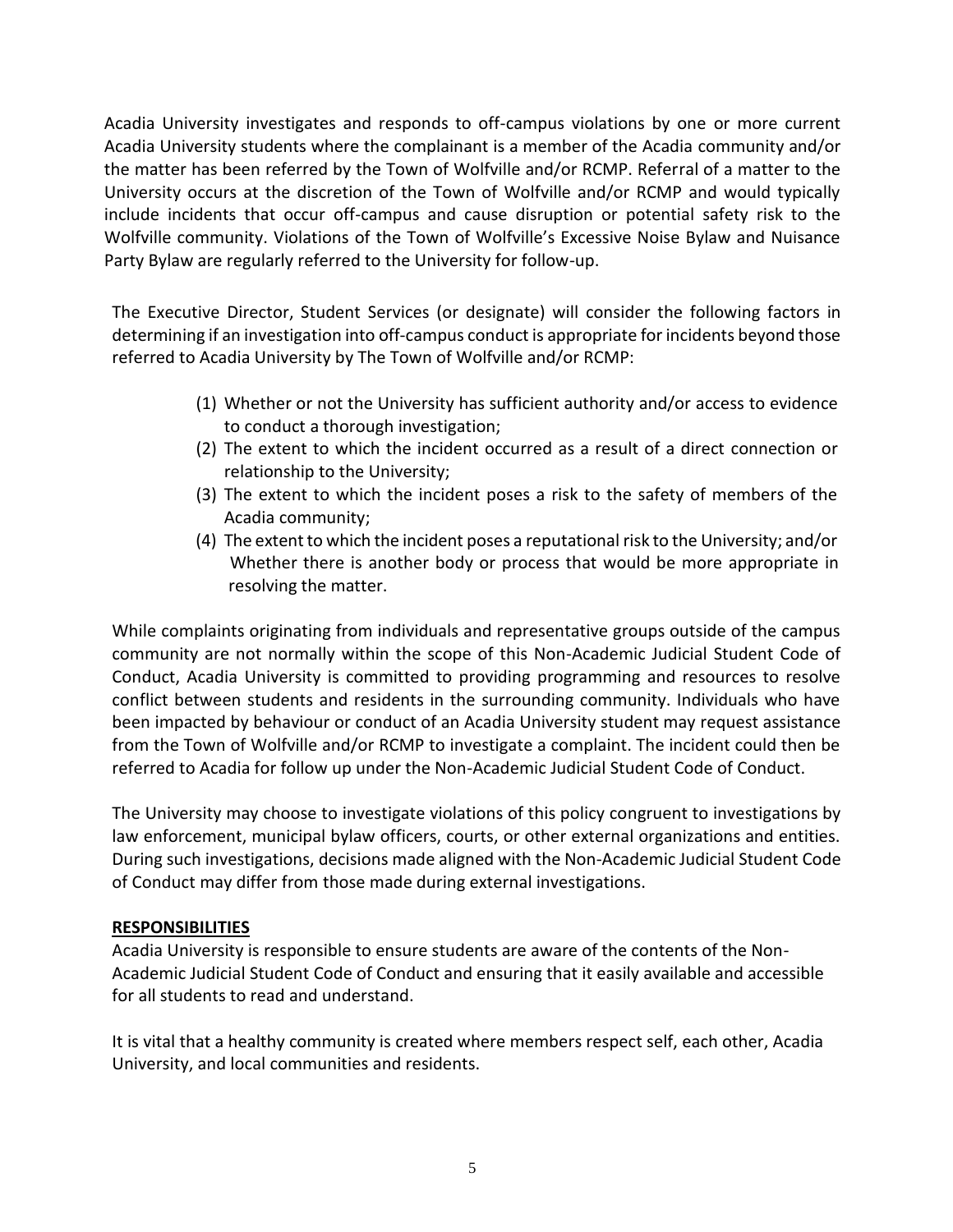All students have the responsibility to contribute to the creation of a community that prioritizes the well-being of self and others as a primary priority. This well-being can be defined in several contexts:

Community Well-being

- (1) create a community of inclusion and safety for everyone
- (2) create a diverse community that respects the rights and privacy of others, regardless of colour, creed, race, or religion
- (3) to protect the environment and be committed to environmental and social sustainability on campus and in our community

Intellectual Well-being

- (1) recognize and value the learning needs of oneself and others
- (2) create an environment that ends speech and actions of hate and discrimination

Physical Health and Well-being

- (1) not engage in sexual violence and sexual harassment of any kind toward any individual
- (2) respect the personal space and property rights of students, faculty, staff, and local community members and not partake in any form of physical assault or violence with the use of one's body or the use of any object to injure an individual
- (3) follow directed safety practices and public health directives to prevent the spread of communicable disease
- (4) to show up to laboratory and lecture at Acadia University in a mental and physical state suitable for learning for themselves and other students.

Social Well-being

- (1) engage positively in the Acadia and Town of Wolfville communities through one's actions and speech at all times
- (2) if it is one's individual preference, consume legal drugs and alcohol understanding the regulations for the use of those substances, while maintaining respect for self and others
- (3) read, understand, and adhere to the Nuisance Party By-laws regulated by The Town of Wolfville
- (4) refrain from engagement (sponsoring, attending, hosting and continuing) in a nuisance party that is disturbing to roommates, fellow students, and community members of the Town of Wolfville

Spiritual Well-being

- (1) be accepting of the diverse beliefs in the Acadia community
- (2) foster community spirit
- <span id="page-5-0"></span>(3) show empathy for others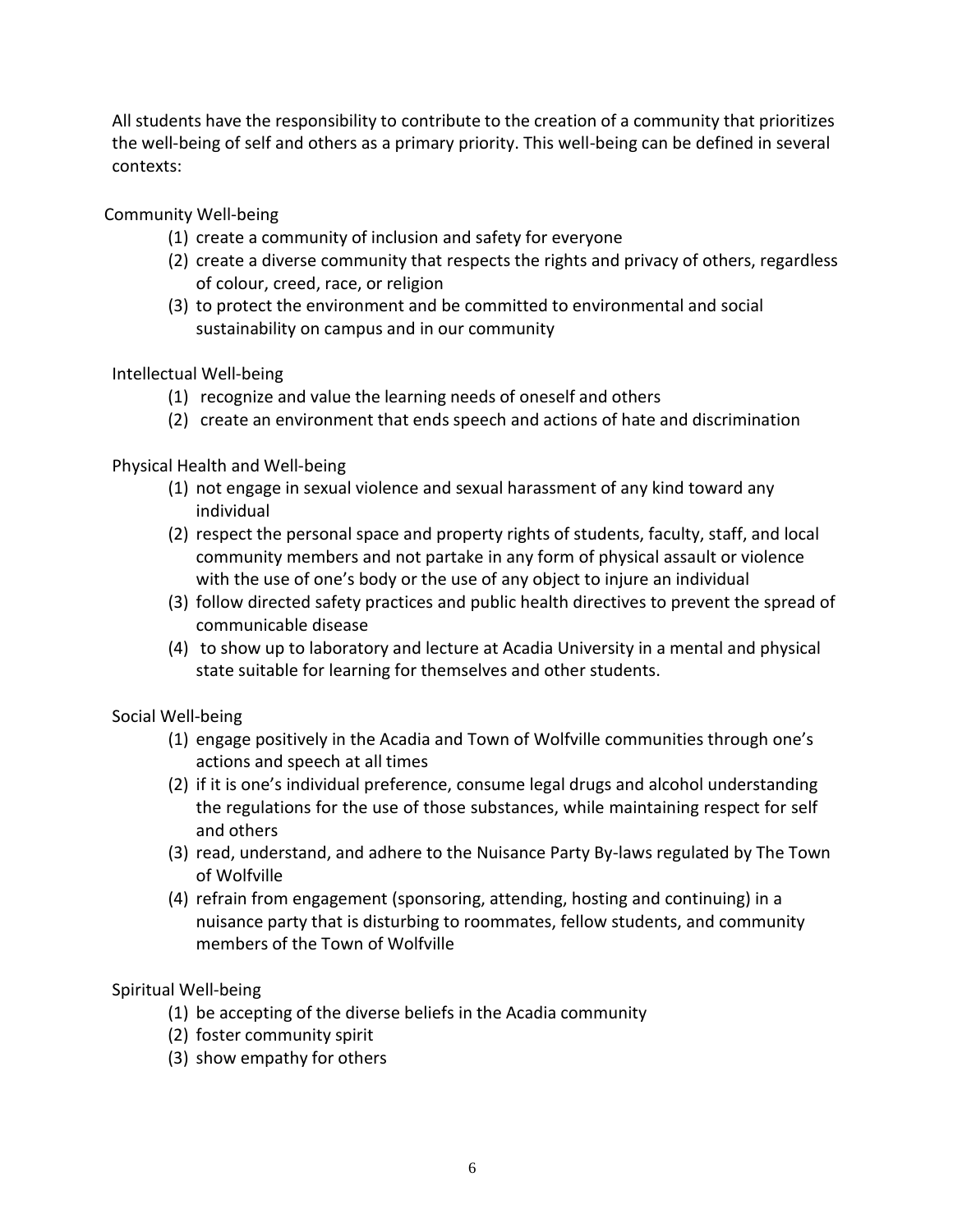## **STANDARDS OF CONDUCT**

All students at Acadia University have a responsibility to refrain from behavior or conduct that includes the following:

- (1) **Violence, Threats, Harassment, and Intimidation** Aggressive or intimidating communication or physical behaviour that leads to or threatens bodily and/or emotional harm.
- (2) **Compromising the Safety of Others**  Creating or contributing to conditions that unnecessarily endanger the health, safety, and/or security of others. This behaviour includes expectations to adhere to any federal or provincial public health directives or orders.
- (3) **Possession of Dangerous Objects** Unauthorized storage, possession, or use of weapons, ammunition, explosives, fireworks, hazardous chemicals, and other objects that threaten to or endanger the security of the University community. This includes replica weapons that cannot easily be identified as non-dangerous.
- (4) **Misuse of Alcohol or Drugs**  Possession, use, or sale of alcohol, cannabis, narcotics, prescription drugs, or other controlled substances that occurs in contravention of applicable laws, statutes, and/or Acadia University policies. This includes underage consumption and overindulgence or intoxication.
- (5) **Damage to Property** Creating or contributing, whether intentionally or unintentionally, to conditions that result in the damage, vandalism, or defacing of property (including university residence buildings), infrastructure, or intellectual property belonging to the University, a member of the Acadia community or in the Wolfville community.
- (6) **Theft or Removal of Property** Theft or attempted theft of belongings of any member of the Acadia community. This includes removal of University property without consent.
- (7) **Disruptive Behaviour**  Speech, actions, or unreasonable demands for attention that interfere with or obstruct, instruction, learning, and/or services or access to instruction, learning and/or services.
- (8) **Unauthorized Access** Entry to or use of University facilities,spaces, residence rooms, or electronic equipment/infrastructure/data/systems without authorization or legitimate access.
- (9) **Tampering With Safety Equipment**  Inappropriate use or destruction of equipment designed to enhance campus safety including fire alarms, fire extinguishers, cameras, door locks, and exit doors. Other safety items may be included for protection as appropriate.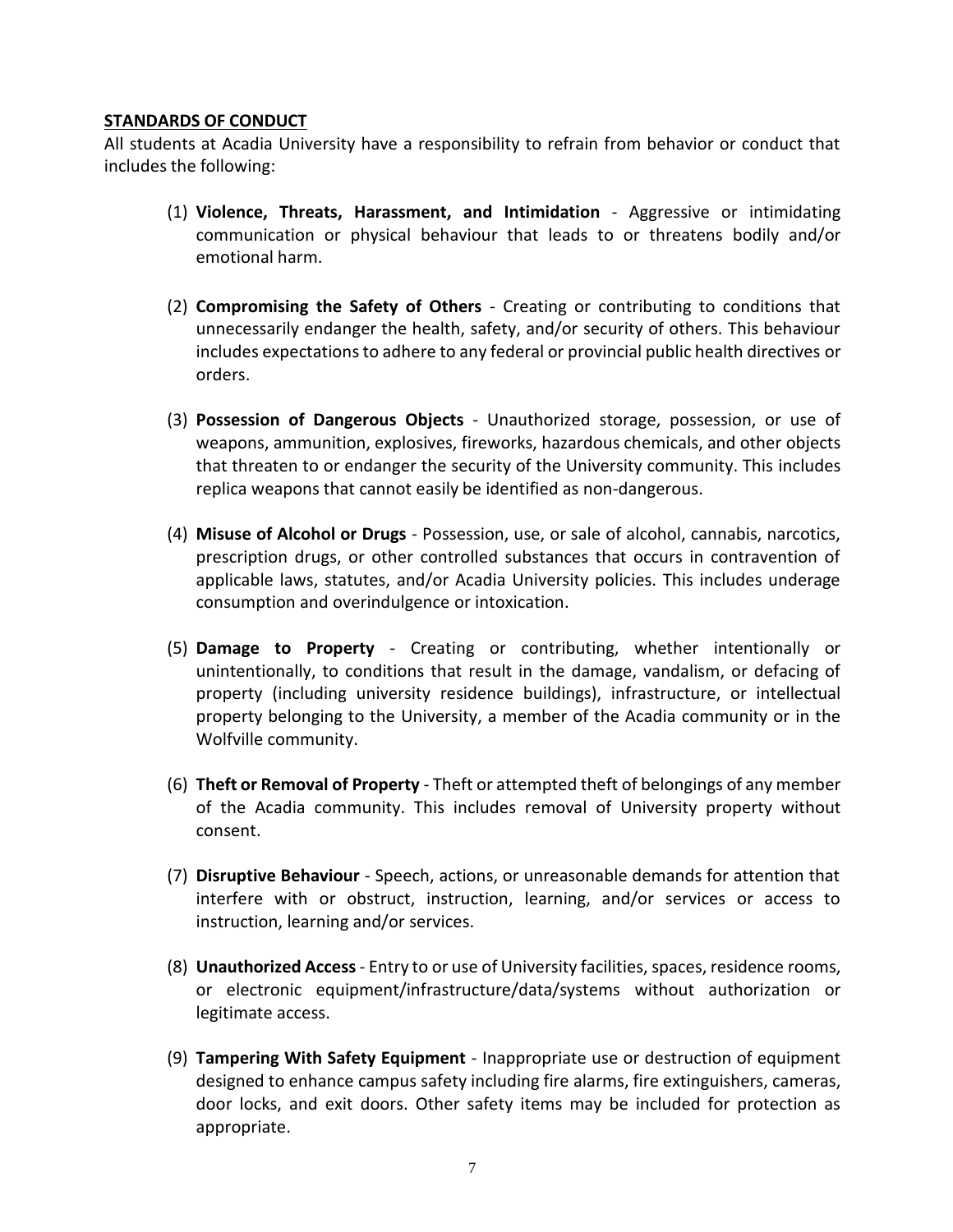(10) **Attack on the Dignity or Security of an Individual or Group** - Engaging in conduct that is demeaning, intimidating, harassing, or discriminatory towards one or more members of the Acadia community. This includes, but is not limited to, all protected

grounds under the Nova Scotia Human Rights Act. Actions such as coercion, blackmail, and hazing/initiation are also prohibited.

- (11) **Providing False Information or Identification** Knowingly submitting false information, academic or personal records, transcripts, letters of reference, documents, and/or identification to a staff member or office of the University.
- (12) **Failure to Comply** Refusal of or disregard for a reasonable and appropriate direction or request by a University employee, contractor, RCMP or other law enforcement officer, or municipal or civil services professional (e.g., firefighter, bylaw officer). This includes compliance with outcomes and sanctions that are imposed or agreed upon under this policy.
- (13) **Interference With the Conduct Process**  Actions that disrupt the Non-Academic Judicial Student Code of Conduct process including coercion and/or intimidation of witnesses or decision-makers, provision of false statements or evidence, and retaliation or malicious actions against any persons involved in the incident or process.
- (14) **Laws, Statutes, and Policies**  All students are expected to conduct themselves in a manner that is compliant with all relevant federal, provincial, and municipal laws, statutes, and emergency orders, including provincial public health orders, and the Criminal Code of Canada. In addition, students are expected to comply with all applicable University policies and emergency orders. Failure to adhere to or obey laws, statutes, emergency orders, and policies is considered to be a violation of this policy.

Acadia University encourages the responsible actions of bystanders. Students who contribute directly to a violation, whether by action or inaction, may be held responsible under the Non-Academic Judicial Student Code of Conduct.

<span id="page-7-0"></span>Sexualized violence is not tolerated by Acadia University. Incidents of sexual violence can be reported under Acadia's Sexualized Violence Policy. This applies to all members of the Acadia University Community: faculty, staff, administrators, students, contracted employees working on university property or on behalf of the university, and visitors and guests of Acadia University or of members of the University Community.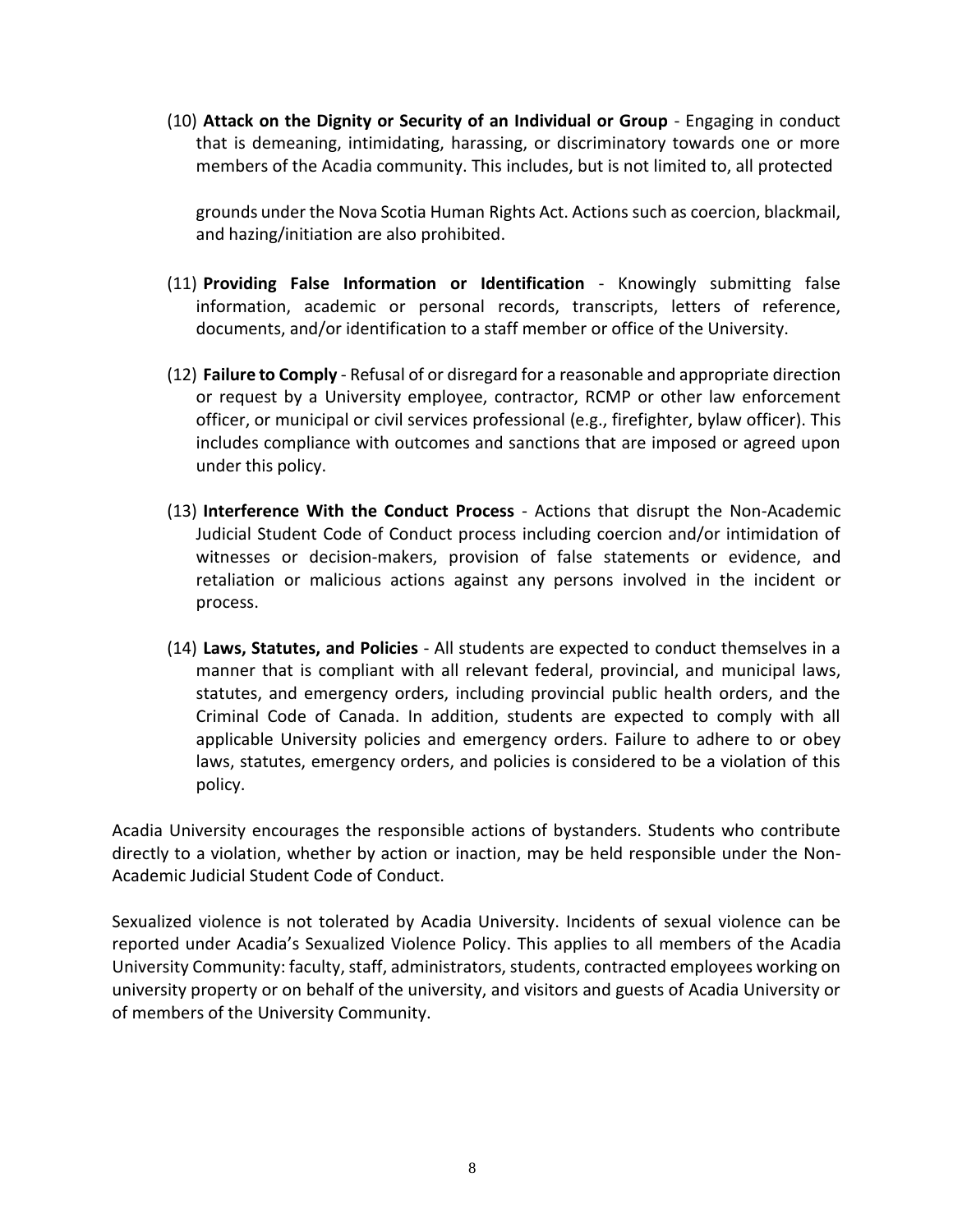## **INVESTIGATIVE PROCESS**

Investigations into reported violations of the Non-Academic Judicial Student Code of Conduct are completed by designated employees within the Student Services Unit and the Department of Safety and Security at the direction of the Executive Director, Student Services (or designate). The Executive Director, Student Services will ensure that employees designated to conduct investigations possess a level of training and experience that is congruent to the nature of the case(s) they are assigned.

Representatives from Human Resources may also be involved in investigations where there is a complaint involving both student and employee respondents. University representatives must file a complaint under the Non-Academic Judicial Student Code of Conduct within 60 days of the alleged offense (not including allegations of sexual violence, physical assault, verbal abuse/harassment or other similar allegations) or completion of the investigation of the alleged offense by the University.

In cases involving complex details or escalated risk to the University, external investigators may be used instead of or in addition to University employees.

Investigations and decision-making are guided by the principles of natural justice. Evidence will be weighed based on reliability, probative value, and relevance to the issue at hand. After all relevant and available evidence has been considered, a decision will be rendered on the balance of probabilities as to whether or not the violation occurred and to what extent the respondent is responsible for the violation.

The University reserves the right to impose an interim sanction on a student before or during an investigation. Interim sanctions will only be imposed in situations where they are necessary to protect the safety and security of the campus community (such as incidents involving threats, intimidation, and/or violence). Interim sanctions may include, but are not limited to, temporary removal from a program and/or class, temporary eviction from residence, and/or temporary ban on access to all or part of campus. Acadia University will continue to provide support to students if interim sanctions are imposed. Interim sanctions may only be imposed by the Executive Director, Student Services or the Director, Safety and Security. Interim sanctions may be appealed to the Vice-Provost, Students, Recruitment, and Enrolment Management. (see Appeals section)

#### **SANCTIONS**

In the event that a student is found to have violated the Non-Academic Judicial Student Code of Conduct, the assignment of one or more sanctions may be appropriate. Designated employees in the Student Services unit are responsible for assigning and monitoring sanctions. Sanctions are intended to provide students with the opportunity to repair harms caused by their actions and should be rooted in growth and learning, whenever possible.

In most cases, students will be invited to participate in a Collaborative Sanctioning Meeting (CSM) with a designated employee of the Student Services unit, in which they will be given the opportunity to take responsibility for their actions and acknowledge the harms they have caused.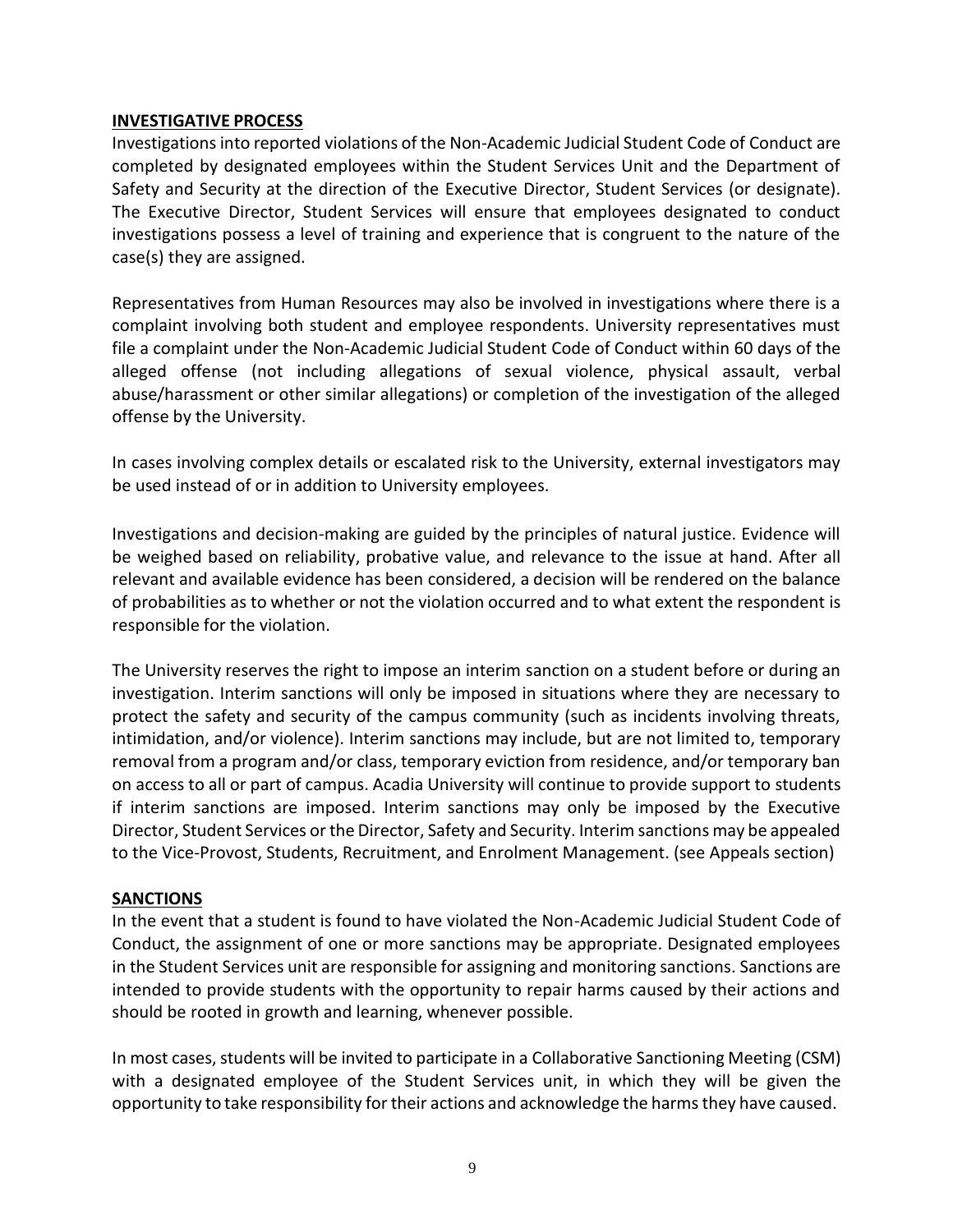The CSM must take place within 15 working days of the respondent receiving the complaint. The Student Services employee will guide the student through a processintended to result insanctions that are agreed upon by both parties. Sanctions may instead be imposed by a designated employee of the Student Services unit, in the event that a CSM is not appropriate dueto one of the following reasons:

- (1) The violation is determined to be particularly egregious or represents a risk to safety such that a collaborative sanctioning meeting would not result in an appropriate level of sanction;
- (2) The student has had previous violations of a similar nature; and/or
- (3) A CSM was ineffective.

Sanctions involving suspension or dismissal from the University may only be imposed by the Vice-Provost, Students, Recruitment, and Enrolment Management at the recommendation of the Executive Director, Student Services (or designate). The Executive Director, Student Services (or designate) will notify the President of the Acadia Students' Union in situations where suspension or dismissal are being recommended.

## **APPEALS**

Sanctions agreed upon as part of a Collaborative Sanctioning Meeting (CSM) may not be appealed. In the event that a student feels that a sanction they agreed to as part of this process is no longerfair, they may request that a second meeting be scheduled to review the agreement.

Decisions or sanctions imposed under the Non-Academic Judicial Student Code of Conduct, may be appealed by the respondent in writing within 15 working days of the decision being communicated to the respondent.

Appeals must be directed to the following appeal adjudicators:

- (1) The Director, Residence and Student Life for sanctions imposed by an employee within the Student Services unit;
- (2) The Executive Director, Student Services for sanctions imposed by Director, Residence and Student Life;
- (3) The Vice-Provost, Students, Recruitment, and Enrolment Management for sanctions imposed by the Executive Director, Student Services; or
- (4) The Provost and Vice-President, Academic for suspensions or dismissals imposed by the Vice-Provost, Students, Recruitment, and Enrolment Management.

Appeals of decisions made under the Non-Academic Judicial Student Code of Conduct, can be made on the following grounds:

> (1) New information or evidence has come to light that was previously unavailable and may result in a change to the outcome of the case;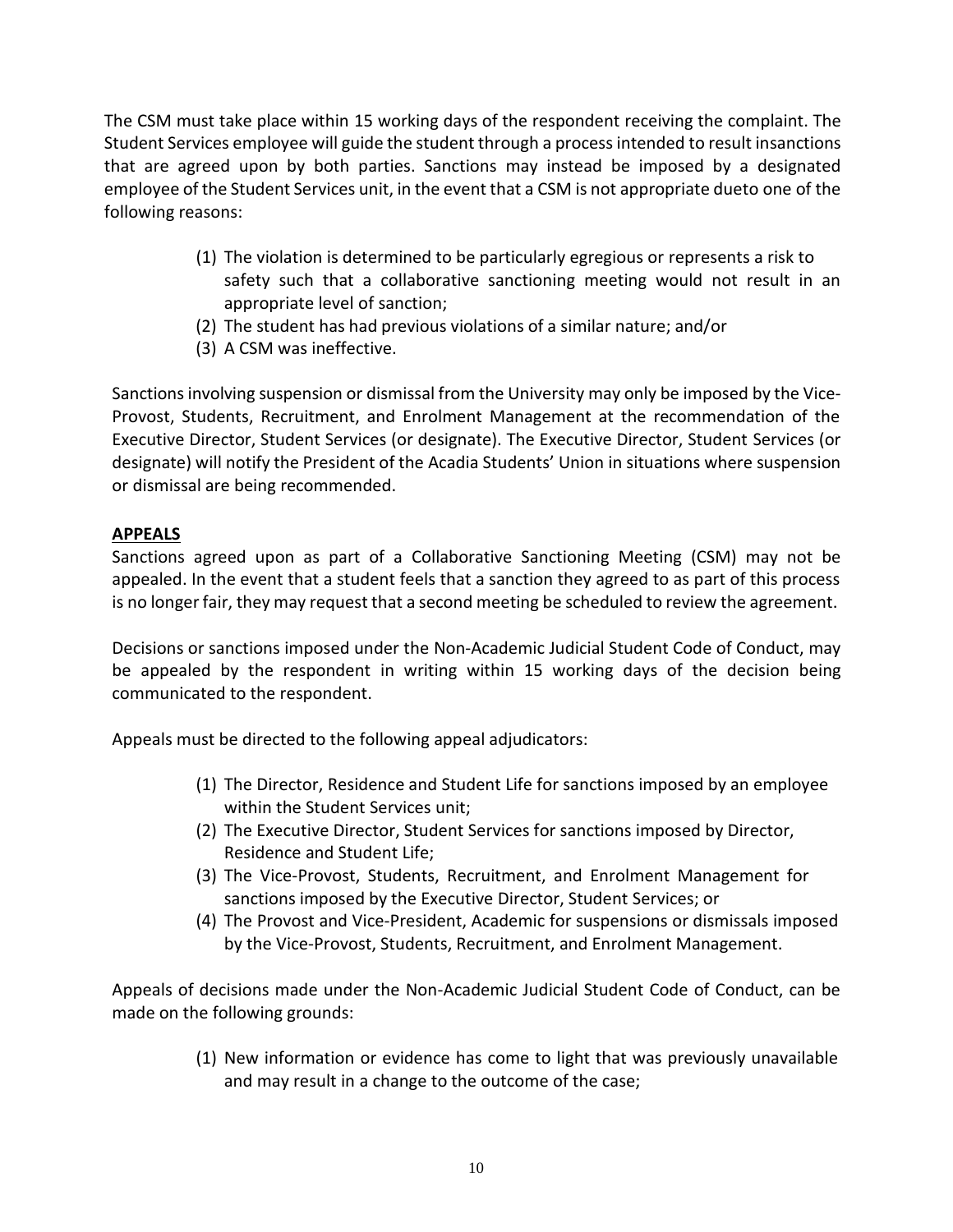- (2) The case was prejudiced by demonstrated bias or conflict of interest on the part of the person responsible for the decision;
- (3) Procedures were not properly followed in a manner significant enough that the outcome may have been influenced; and/or
- (4) The sanction(s) imposed is disproportionate to the severity of the violation.

When an appeal is submitted, the appeal adjudicator will review the appeal to determine if one or more of the four grounds for appeal specified have been met. If grounds for appeal have not been satisfied, the appeal will be denied. If the appeal adjudicator finds that the grounds for appeal have been satisfied, the appeal will be heard. Dependent on the nature of the case and the grounds for appeal, the appeal adjudicator may do any of the following when determining the outcome of an appeal:

(a) Review the investigative report and any existing or new evidence related to the case;

(b) Meet with the relevant parties involved in the case including the respondent, complainant, and/or investigator;

- (c) Appoint a new investigator to review the case;
- (d) Consult with another appeal adjudicator who is not involved with the case;
- (e) Consult with legal counsel; and/or

(f) In cases involving suspension and dismissal only, establish a hearing committee to review the appeal.

Appeal decisions will be made as expediently as possible, normally within 10 business days unless new evidence or further investigation is required. The imposed sanction will remain in effect until the conclusion of the deliberation and the appeal decision is communicated.

# **SUPPORT AND WELL-BEING**

Acadia University recognizes that participation in the Non-Academic Judicial Student Code of Conduct process can be difficult and that those involved may require support. The University is committed to ensuring that students have access to support and resources while participating in this process. Students are encouraged to seek support as needed from family members, friends, counselling, the Acadia Students' Union, legal counsel, and/or any other relevant sources of support.

The University understands that negative conduct may intersect with or result from struggles with physical and mental health and wellness, substance use, family conflict, or other personal challenges. Supporting student well-being is a priority at Acadia University and may take precedence over the procedures outlined in this policy. The University may choose to postpone, modify, or forego this process in order to meet the individual needs of a student experiencing such challenges.

When a student exhibits behavioural and/or psychological needs that are beyond the scope and expertise of what may reasonably be provided by the University, particularly in situations that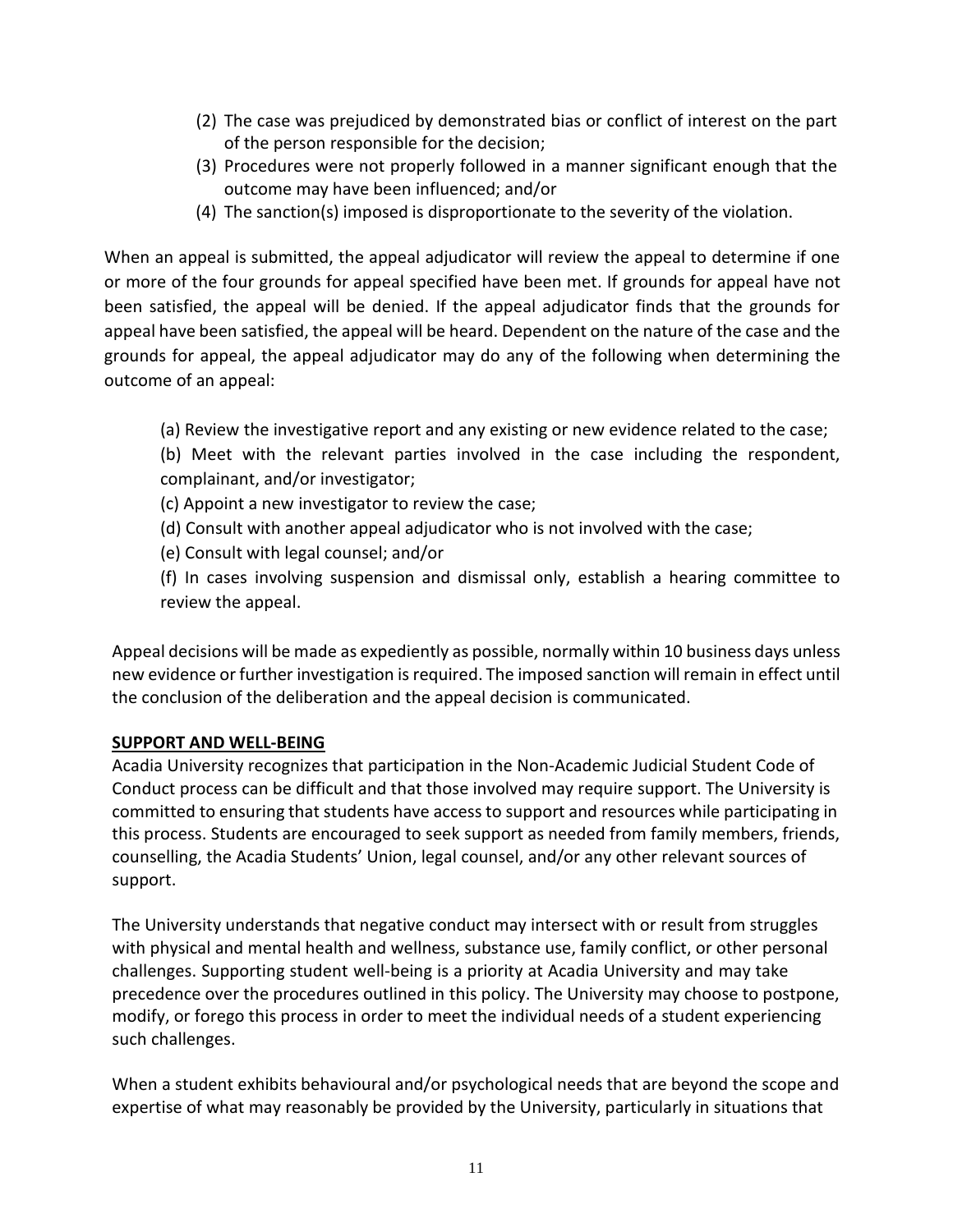represent a risk to members of the Acadia community, temporary or indefinite restrictions such as removal from a course or program, eviction from residence, and/or a ban on access to all or part of campus may be necessary.

# **CONFIDENTIALITY**

Reasonable discretion and confidentiality is expected of all persons involved in an investigation under the Non-Academic Judicial Student Code of Conduct. Public disclosure of information that is shared as part the investigation process is not permitted, except where required by law, necessary for counsel or support, or otherwise permitted by the University. This applies only to information that a participant learns as a result of their participation in the investigation as well. It is not intended to prevent participants from speaking in first voice about their own experiences with a related incident or the investigation itself.

- (1) In keeping with the confidential nature of the process, the University may provide limited details regarding the status of investigations to members of the Acadia community only as it relates to the safety and security of individuals and/or the community, or as deemed necessary to gather evidence or monitor compliance with sanctions.
- (2) Where appropriate, complainants will be provided with limited details regarding the status of their complaint. This may or may not include details related to sanctioning and outcomes.

# **ASSIGNING SANCTIONS**

Staff members in Student Services will normally be designated to assign sanctions. The day to day oversight of sanctioning and Collaborative Sanctioning Meetings will be the responsibility of the Director, Residence and Student Life and the Coordinator, Student Conduct and Community Support. The Coordinator, Residence Housing Operations, and Residence Life Coordinators will exercise authority to implement immediate and interim sanctions to ensure the safety and security of students in residence. There will be residence matters where Senior Resident Advisors may also implement restrictions and interim measures to ensure the safety and security of resident students and residence property.

# **APPROVED SANCTION OPTIONS**

Acadia University sanctions are disciplinary measures imposed by a designated employee of the Student Services unit, as a result of an infraction under the Non-Academic Judicial Student Code of Conduct, specifically when the Collaborative Sanctioning Meeting (CSM) does not result in a successful agreement and was ineffective, or in the event that a CSM is not appropriate due to one of the following reasons:

- (1) The violation is determined to be particularly egregious or represents a risk to safety such that a collaborative sanctioning meeting would not result in an appropriate level of sanction; and/or
- (2) The student has had previous violations of a similar nature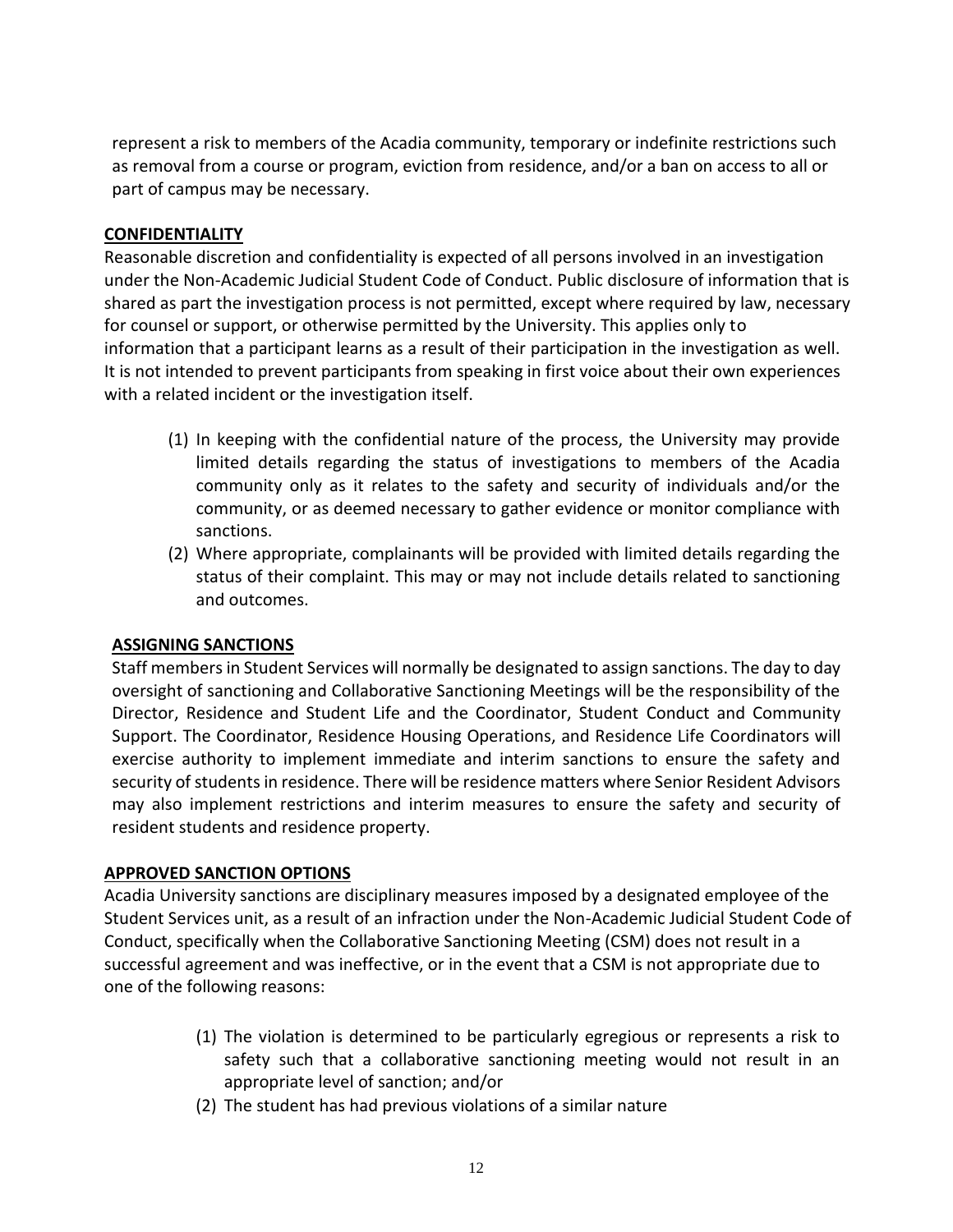The responsible person should, before imposing sanctions, make reference to any previous disciplinary records maintained by Student Services.

Listed below is the possible, although not exhaustive list of sanctions.

The responsible person shall have the authority to introduce any of the following sanctions as part of the Collaborative Sanctioning Meeting

- (1) To suspend the imposition of any penalty upon the accused persons conditionally or otherwise.
- (2) To order restitution to Acadia University, to any person, or any organization offended.
- (3) To impose fines, with no fine to exceed \$300. All fines are payable to Acadia University and will be applied to the student's University Account.
- (4) To ban students from events or certain areas of the campus. All bans shall take effect from the date of the sanction.
- (5) To place a student on disciplinary probation. Disciplinary probation means that further involvement by a student in an incident requiring disciplinary action will result in further sanctions being imposed up to and including dismissal from residence and/or the University as deemed appropriate.
- (6) To recommend to the Executive Director, Student Services, or designate, that a student be suspended or dismissed from the University-sponsored group or organization to which they belong. This could include varsity athletic, club, recreation and intramural activities.
- (7) To recommend to the Executive Director, Student Services, or designate, that a student be suspended or dismissed from the University. University suspensions and dismissals need to be approved by the Vice-Provost Students, Recruitment and Enrolment Management. Dismissal means that the student must leave the University immediately and may not return except with prior approval of the Vice-Provost, Students, Recruitment, and Enrolment Management.
- (8) To substitute (in whole or in part) community service penalties for fines in those situations where offenses require the imposition of fines, or to include community service penalties as a condition of the imposition of Disciplinary Probation. The service must be performed in the area where the offense occurred.
- (9) Failure to complete required community service penalties in #8 above will result in the immediate imposition of a fine or charges under the provision of "Failure to Comply with Sanctions(s) and/or Restrictions" at the discretion of the Coordinator, Student Conduct and Community Support.
- (10) To levy any other sanction(s) as deemed appropriate within the constraints of Jurisdiction and Composition of Judicial Agencies